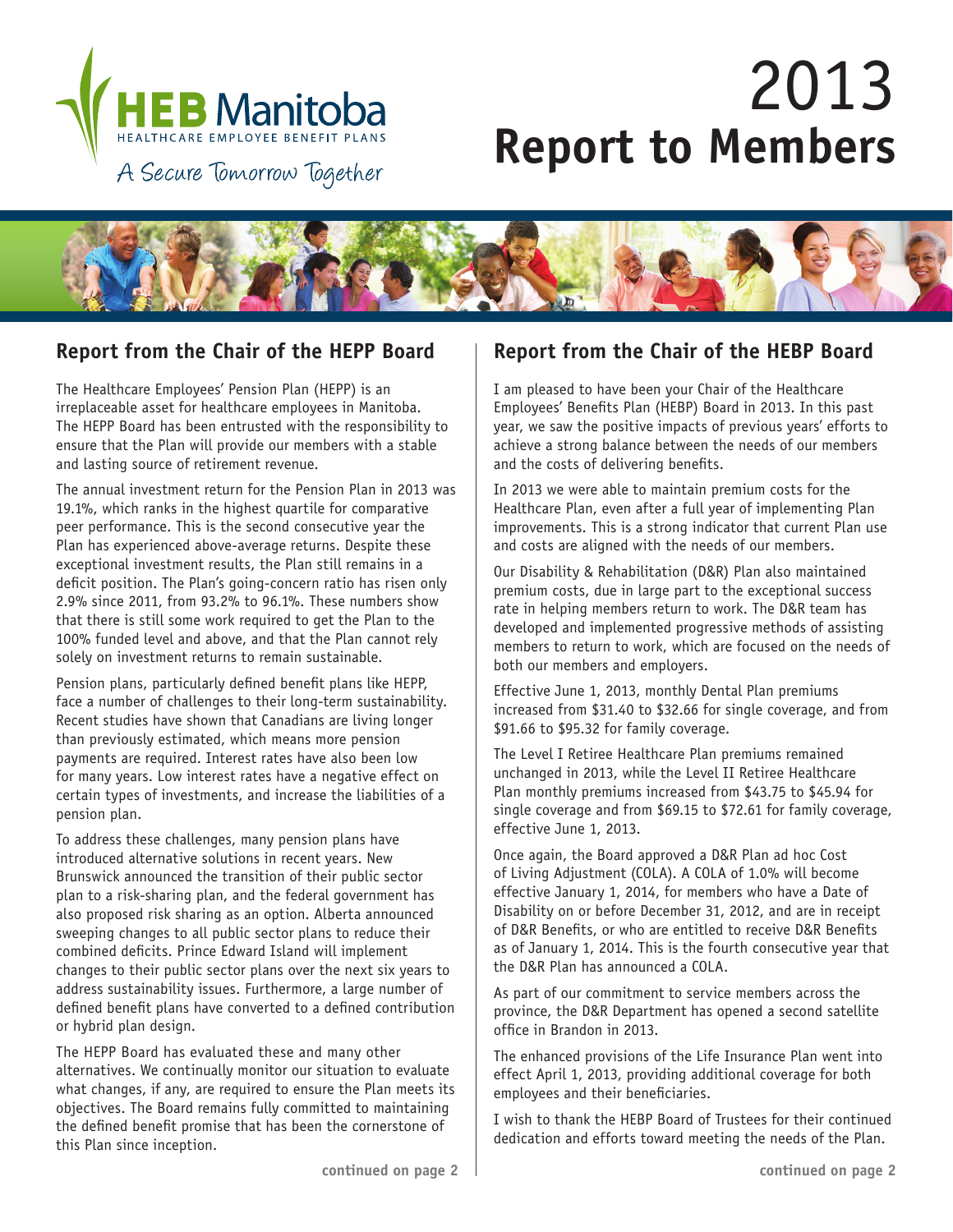# **Report from the Chair of the HEPP Board**

#### *continued*

The Pension Plan's contribution rate increased 0.3% for both employers and employees on April 1, 2013. This was the third and final incremental contribution rate increase of an overall 1.1% increase, which the Settlors approved in 2010. The Plan's contribution sufficiency ratio rose from 100.9% in 2012 to 105.6% in 2013. The Board continues to closely monitor the contribution sufficiency ratio.

The groundwork to implement Cost of Living Adjustment (COLA) Plan Funds continued in 2013, and the Funds will start receiving contributions on April 1, 2014. Our COLA Plan Funds are unique in the Canadian pension industry and will provide a dedicated source for COLA funding in the future.

It has been my pleasure to serve as your HEPP Board Chair this past year. With the ongoing support and dedication of my fellow Trustees, we have worked very hard to guide our Plan through the toughest of times these past few years. The management team and staff of HEB Manitoba continue to put forward exceptional efforts to provide you with the best services possible. On behalf of the Board of Trustees, I wish to extend our thanks for their ongoing commitment to caring for, and administering, your Plan.

PA Hochan

**Paul Kochan** Chair Healthcare Employees' Pension Plan Board

# **Report from the Chair of the HEBP Board**

#### *continued*

HEBP provides a very diverse benefit offering, and our Trustees must gain an in-depth and extensive level of knowledge to provide direction and guidance. On behalf of the Board and our stakeholders, I wish to once again thank the management and staff of HEB Manitoba for ensuring the success of our Plan through their hard work and unwavering efforts during this past year.

D'malagprent

**Bob Malazdrewich**

**Chair** Healthcare Employees' Benefits Plan Board

# **Report from the HEB Manitoba Chief Executive Officer (CEO)**

In 2013, HEB Manitoba focused on numerous behind-thescenes projects to improve our delivery of service and introduce efficiencies into our operations. Staff continue to work diligently so our organization can better serve all of our stakeholders.

We worked closely this past year with the Manitoba Pension Commission and the Canada Revenue Agency to implement the HEPP Cost of Living Adjustment (COLA) Plan. The COLA Plan establishes funds that are dedicated to providing COLA benefit payments to retired Pension Plan members.

We also completed the required work to administer a new Employee Assistance Plan (EAP), which Participating Employers will provide to their employees in place of the employeradministered program. The HEBP Trustees and Participating Employers determined that HEB Manitoba management of the EAP along with the other HEB Manitoba benefit plans will increase efficiency through consistent, centralized administration. The new EAP is scheduled for implementation on April 1, 2014.

We upgraded our offsite disaster recovery site, which is where we backup our data and systems. The site has been fully operational for the past four years, and our ongoing

investments and upgrades ensure our operations will run without interruption in the event of unforeseen circumstances.

We are very satisfied with the progress we have made over the past few years, but we continue to develop ambitious goals to further improve our services. In the next two years, we are working to build a foundation that will enable us to take advantage of new and innovative methods of service delivery. I look forward to sharing future updates as we continue down this path.

Finally, I must thank the Trustees from both the HEPP and HEBP Boards for their ongoing support of myself and HEB Manitoba. I also wish to thank the HEB Manitoba staff, management and executive team for their truly exceptional work over this past year.

**Kerry Poole** Chief Executive Officer HEB Manitoba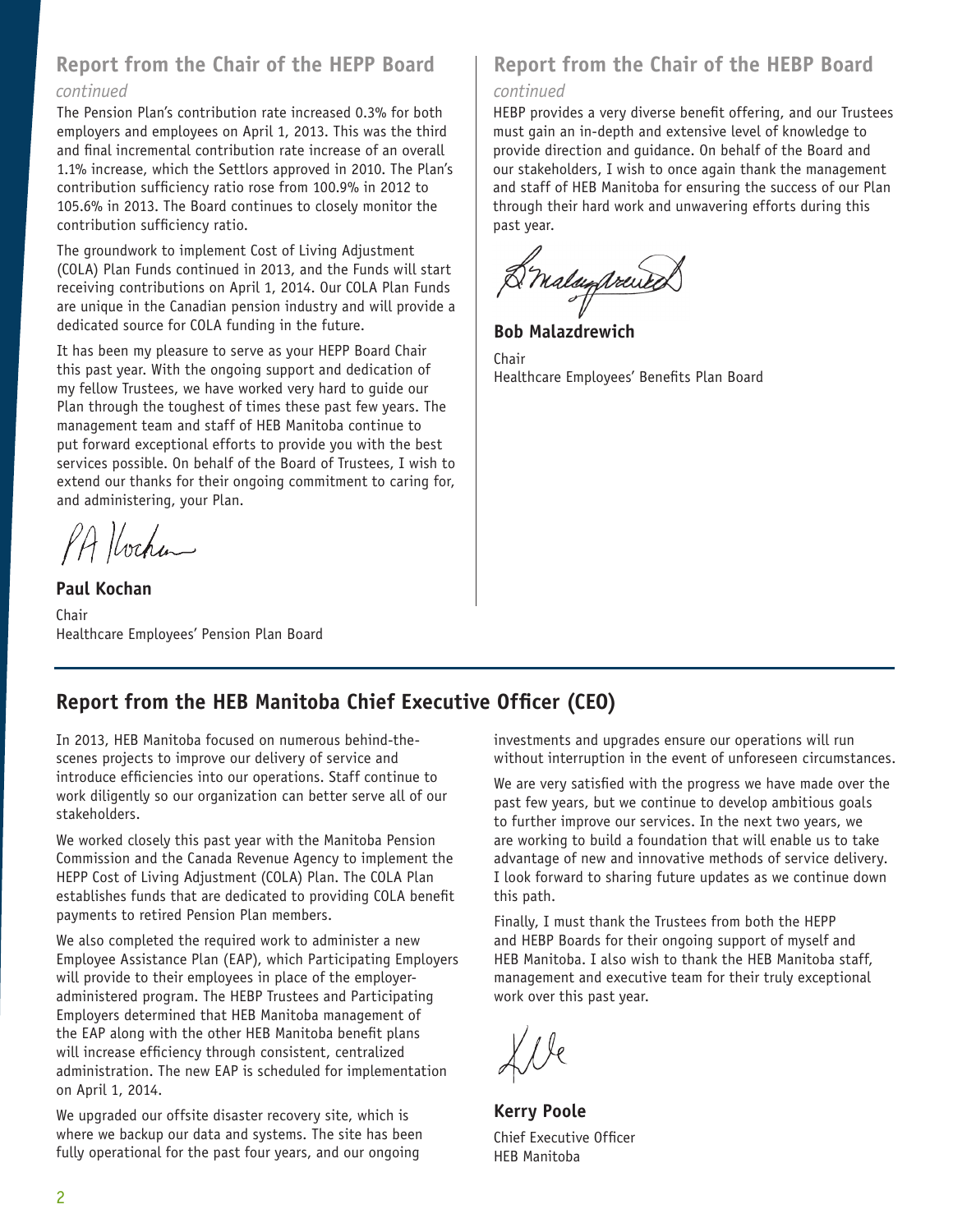# **Pension Plan Financial Summary\***

| Increase in net assets                         | 2013              | 2012          |
|------------------------------------------------|-------------------|---------------|
| Current period change in market values         | \$<br>728,556,498 | 322,726,226   |
| Investment income                              | 141,880,198       | 131,103,626   |
| Contributions from employers                   | 150,710,771       | 145,379,588   |
| Contributions from employees                   | 150,539,783       | 139, 317, 683 |
| <b>Total</b>                                   | 1,171,687,250     | 738,527,123   |
| Decrease in net assets                         |                   |               |
| Benefits paid to pensioners and beneficiaries  | 178,935,697       | 162,478,896   |
| Refunds to terminated members                  | 39,326,958        | 37,515,662    |
| Investment and Plan administration expenses    | 26,310,130        | 20,941,129    |
| <b>Total</b>                                   | 244.572.785       | 220,935,687   |
| <b>Net increase</b>                            | 927,114,465       | 517,591,436   |
| Net assets available for benefits, January 1   | 4,563,819,373     | 4,046,227,937 |
| Net assets available for benefits, December 31 | 5,490,933,838     | 4.563.819.373 |

*\* Full Audited Financial Statements are available on our website at www.hebmanitoba.ca*

# **Pension Plan Membership**

| <b>Member Mix</b> | 2013   | 2012   | Average Age (years) | 2013 | 2012 |
|-------------------|--------|--------|---------------------|------|------|
| Active & Disabled | 43,328 | 42,870 | Active member       | 43   | 43   |
| Retired           | 15,969 | 15.014 | Retired member      | 70   | 70   |
| Deferred Vested   | 12,753 | 11,980 | Deferred member     | 43   | 43   |
| <b>Total</b>      | 72.050 | 69.864 |                     |      |      |

# **Pension Plan Highlights**

The Healthcare Employees' Pension Plan (HEPP) is a defined benefit pension plan that uses a formula to determine a member's pension entitlement at retirement. A defined contribution plan, by comparison, uses the money contributed to the plan, plus any accumulated investment income, to determine a member's pension entitlement.

The HEPP formula is based on a member's years of credited service and the average of their highest 5 years of pensionable earnings in their final 11 years of work. Contributions paid by members and employers, plus any accumulated interest, are used to pay pensions; however, they do not determine the amount of monthly pension entitlement.

As the Plan administrator, HEB Manitoba provides member services related to pension benefit entitlements for eligible employees of participating healthcare facilities.

#### **Negotiated Cost of Living Adjustment (COLA) Plan Funds**

In 2013, HEB Manitoba worked toward ensuring the timely implementation of COLA Plan Funds that were announced in 2010. The direction for the establishment of these Funds and the benefits payable from them was provided through a Letter of Understanding (LOU) from unions and employers. The LOU requires separate COLA Plan Funds to be established and ready to accept contributions effective April 1, 2014. If sufficient funds are available, the earliest date a COLA may be granted from these Funds is January 1, 2018.

#### **Update Your Personal Pension Plan Information Online**

HEB Manitoba Online provides members with a convenient, secure, and timely way to verify and update their personal Pension Plan information. It is important that HEB Manitoba has the most up-to-date information for members' records. We encourage all active Pension Plan members to visit www.hebmanitoba.ca and use HEB Manitoba Online to review and update their personal and beneficiary information.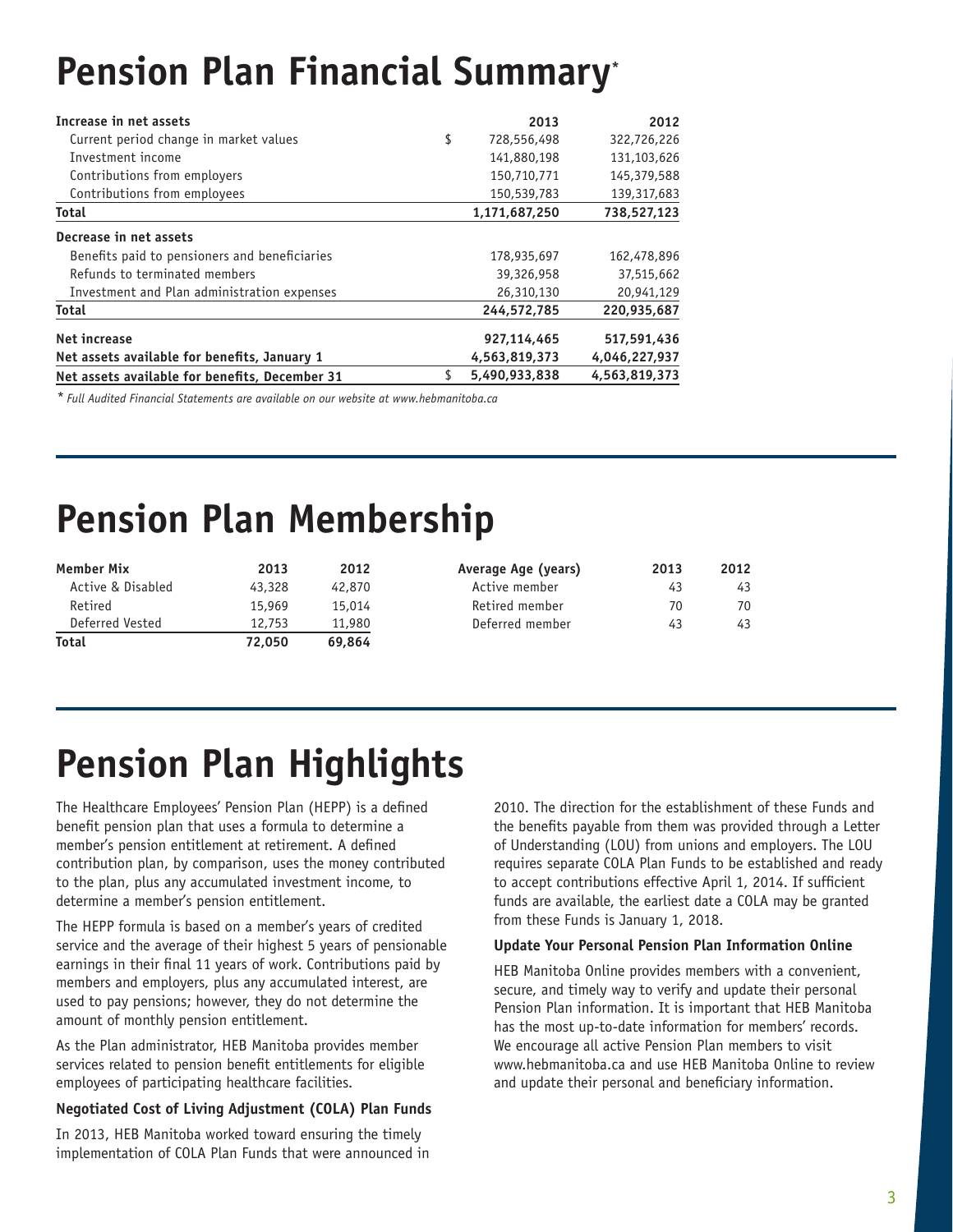# **Pension Plan Investment Highlights**

# **HEPP Investment Returns**

The Healthcare Employees' Pension Plan (HEPP) generated strong investment results in 2013, achieving a 19.1% return, our highest annual return since the Plan's inception. The returns in our underlying portfolios exhibited solid results in 2013, with a 32.1% return in equities, a 12.5% return in real estate, and a -0.4% return in fixed income.

In four of the five years following the financial crisis of 2008, HEPP has earned double-digit investment returns. For the first time since the 2008 financial crisis, our five-year investment return, now at 10.7%, is above the 6.5% rate required to fund the Plan's obligations. With interest rates remaining at historically low levels, the Plan's exposure to equity-type investments has generated strong returns over this period. Over the long term, equity-type investments are expected to outperform fixed-income investments, but their performance is more volatile. In this regard, the Plan's investment policy has an exposure biased toward equity markets and real estate, as well as an allocation to infrastructure investments, which will be funded over the next several years.

# **Major Market Returns**

With the exception of fixed-income markets, all markets that we invest in produced positive returns in 2013, following a strong year in 2012.

Equity-market returns were strong in 2013, with US and international equity markets producing returns more than double that of Canadian markets. The weakening Canadian dollar added approximately 9% to the return of the US equity market when measured in Canadian dollars.

Our real estate investments continue to do well, having earned a return in excess of our actuarial discount rate every year except two since the Plan's inception.

With 10-year Government of Canada bonds yielding less than 2% at year-end 2012, interest rates rose during 2013, resulting in negative returns in our overall fixed-income portfolios. Our non-government bond portfolios generated positive returns in 2013. We continue to expect the returns in our fixed-income portfolio will not meet the 6.5% discount rate required to fund the Plan's obligations.

## **HEPP Asset Mix**

At the end of 2013, relative to our 2012 year-end positions, equity exposure was approximately 5% higher, fixed income exposure was 4% lower, and exposure to real estate was 1% lower.

We continue to maintain our 10% policy weight in Canadian real estate.

With interest rates remaining at low levels, we will be funding our infrastructure program by reducing our fixed-income holdings over time.

As part of our overall risk management framework, we actively monitor our exposure to equities as well as our regional allocations to Canadian, US and international equity markets. Over time, these allocations change to reflect varying return expectations and risk profiles.

#### **HEPP Investment Returns - Annual**



#### **HEPP Investment Returns - Annualized**









International Equity, 17.6%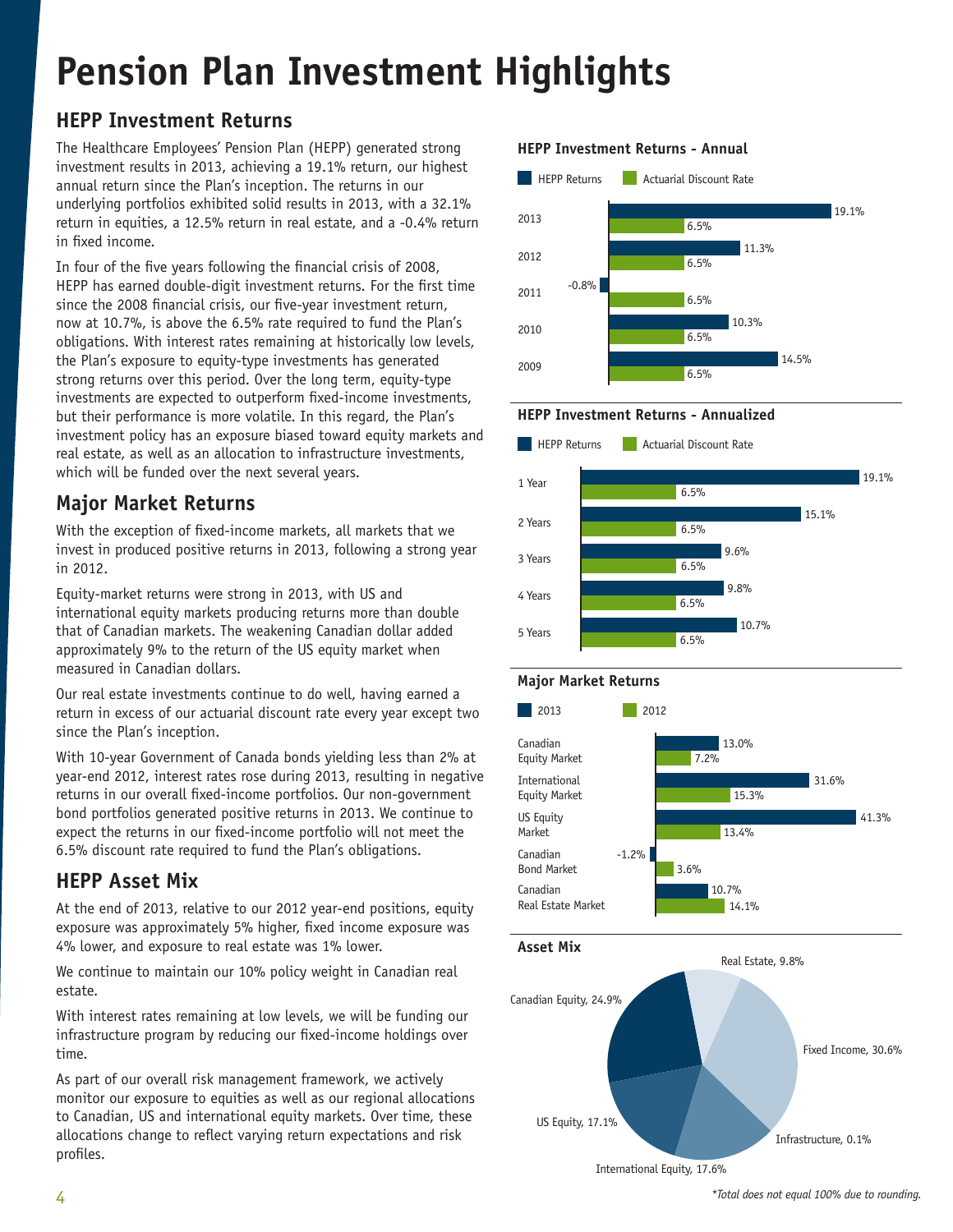# **Benefits Information**

The Healthcare Employees' Benefits Plan (HEBP) offers Healthcare, Dental, Life Insurance, and Disability & Rehabilitation Plans to eligible healthcare employees and their families throughout Manitoba. The Healthcare Plan includes a Healthcare Spending Account. All employers do not necessarily participate in each of the Benefit Plans offered by HEBP. Employees should check with their employer to confirm which Plans they are eligible to join.

## **Financial Summary**

#### **Active Healthcare Plan**

|                                                | 2013                    | 2012                  |
|------------------------------------------------|-------------------------|-----------------------|
| Increases                                      |                         |                       |
| Premiums                                       | \$                      | 25,967,777 25,514,000 |
| Investment income                              | 213,924                 | 163,656               |
|                                                |                         | 26,181,701 25,677,656 |
| Decreases                                      |                         |                       |
| Claims                                         |                         | 21,370,652 20,407,403 |
| Administrative expenses                        | 3,184,770               | 3,087,174             |
|                                                |                         | 24,555,422 23,494,577 |
| Net increase prior to change in obligations    | 1,626,279               | 2,183,079             |
| Change in obligations                          | (82, 863)               | (215, 942)            |
| Net increase after change in obligations       | 1,543,416               | 1.967.137             |
| Net assets available for benefits, January 1   |                         | 15,040,783 13,073,646 |
| Net assets available for benefits, December 31 | \$16,584,199 15,040,783 |                       |

### **Healthcare Spending Account (HSA)**

This benefit is 100% funded by your employer.

### **Retiree Healthcare Plan**

| Increases                                      |                 |           |
|------------------------------------------------|-----------------|-----------|
| Premiums                                       | \$<br>4,884,793 | 4,484,836 |
| Investment income                              | 21,160          | 15,461    |
|                                                | 4.905.953       | 4,500,297 |
| Decreases                                      |                 |           |
| Claims                                         | 4,083,057       | 3,950,397 |
| Administrative expenses                        | 392,519         | 378,232   |
|                                                | 4,475,576       | 4.328.629 |
| Net increase prior to change in obligations    | 430,377         | 171,668   |
| Change in obligations                          | (12, 256)       | (15, 041) |
| Net increase after change in obligations       | 418,121         | 156,627   |
| Net assets available for benefits, January 1   | 1,158,212       | 1,001,585 |
| Net assets available for benefits, December 31 | \$<br>1,576,333 | 1.158.212 |

## **Benefit Highlights**

#### **Plan Membership:** 33,909

After comparing Plan premiums with anticipated claim costs and reserve levels, HEB Manitoba determined that a premium rate change was not required for the Healthcare Plan in 2013.

HEB Manitoba was able to increase prescription drug coverage by an additional \$100, to a new maximum of \$650, effective January 1, 2013. The Plan and all reserves are fully funded as at the end of 2013. Of the total claims incurred in the year, 43% were for prescription drugs, 10% were for vision care, and 47% were for paramedical and all other benefits.

**Plan Membership:** Members of the Active Healthcare Plan are eligible for the HSA.

The Healthcare Spending Account is provided to eligible full-time and part-time employees. Members with 1,500 or more regular paid hours (excluding overtime) in the previous calendar year are provided with the full-time HSA of \$500. Members with less than 1,500 regular paid hours (excluding overtime) in the previous calendar year are provided with an HSA of \$250. The HSA provides members with an additional way to pay for healthcare and dental expenses that exceed HEB Manitoba benefit maximums.

#### **Plan Membership:** 7,007 **2013 2012**

After comparing the Plan's premiums with anticipated claim costs and reserve levels, HEB Manitoba determined that premium rates for Level I coverage were adequate, however premium rates were increased for Level II coverage. Benefits for both Level I and Level II coverage remained unchanged. The Plan's reserves remained fully funded as at the end of 2013. Of total claims incurred in the year, 54% were for prescription drugs, 12% were for ambulance and hospital benefits, and 34% were for paramedical and all other benefits.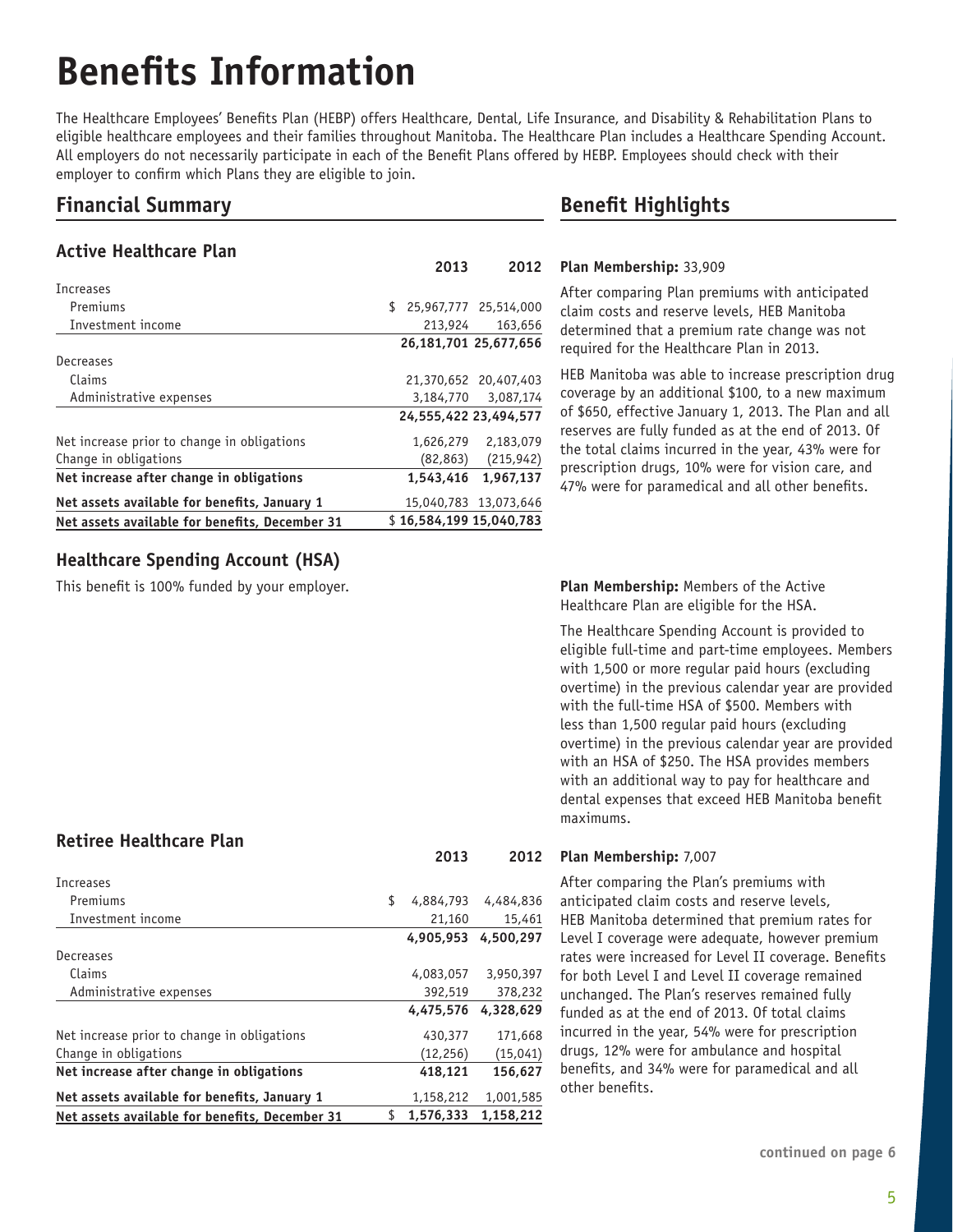## **Financial Summary Benefit Highlights**

**Life Insurance Plan**

#### **Dental Plan**

| Net assets available for benefits, December 31 | S  | 1.944.276 | 1.040.668             |
|------------------------------------------------|----|-----------|-----------------------|
| Net assets available for benefits, January 1   |    | 1,040,668 | 657,131               |
| Net increase after change in obligations       |    | 903,608   | 383,537               |
| Change in obligations                          |    | (13,400)  | (15, 264)             |
| Net increase prior to change in obligations    |    | 917,008   | 398,801               |
|                                                |    |           | 22.196.311 21.461.918 |
| Administrative expenses                        |    | 1,736,567 | 1,645,373             |
| Claims                                         |    |           | 20.459.744 19.816.545 |
| Decreases                                      |    |           |                       |
|                                                |    |           | 23.113.319 21.860.719 |
| Investment income                              |    | 30,253    | 21,225                |
| Premiums                                       | \$ |           | 23,083,066 21,839,494 |
| Increases                                      |    |           |                       |
|                                                |    |           |                       |

#### **Plan Membership:** 27,764 **2013 2012**

In order to support anticipated claim costs and maintain Dental Plan reserve levels, premiums were increased in 2013. The premium increases were the result of increased benefit use, Manitoba Dental Association fee guide increases, and inflation. Of the total claims incurred in the year, 87% were for basic services and 13% were for major and orthodontic services. Dental Plan benefit levels remained unchanged.

| LIIC IIISUIAIILE I LAII                        | 2013                    | 2012                  |
|------------------------------------------------|-------------------------|-----------------------|
| Increases                                      |                         |                       |
| Premiums                                       | \$                      | 14,657,004 10,411,666 |
| Investment income                              | 6,483,250               | 3,950,135             |
|                                                | 21,140,254 14,361,801   |                       |
| Decreases                                      |                         |                       |
| Claims and related expenses                    | 11,530,678              | 7,437,171             |
| Administrative expenses                        | 2,104,011               | 1,796,176             |
|                                                | 13,634,689              | 9.233.347             |
| Net increase prior to change in obligations    | 7,505,565               | 5,128,454             |
| Net assets available for benefits, January 1   |                         | 55,567,004 50,438,550 |
| Net assets available for benefits, December 31 | \$63.072.569 55.567.004 |                       |

### **Disability & Rehabilitation (D&R) Plan**

| Increases                                      |           |                                 |
|------------------------------------------------|-----------|---------------------------------|
| Premiums                                       | \$        | 40,354,333 39,311,865           |
| Investment income                              |           | $(172,964)$ 8,190,061           |
|                                                |           | 40,181,369 47,501,926           |
| Decreases                                      |           |                                 |
| Claims and related expenses                    |           | 30,012,225 28,883,516           |
| Administrative expenses                        | 4,970,431 | 4,757,623                       |
|                                                |           | 34,982,656 33,641,139           |
| Net increase prior to change in obligations    |           | 5,198,713 13,860,787            |
| Change in obligations                          |           | $(1, 256, 000)$ $(3, 238, 000)$ |
| Net increase after change in obligations       |           | 3.942.713 10.622.787            |
| Net assets available for benefits, January 1   |           | 166,890,877 156,268,090         |
| Net assets available for benefits, December 31 |           | \$170.833.590 166.890.877       |

#### **Plan Membership:** 42,967

Life Insurance Plan claims and related expenses were at 79% of premiums in 2013, up from 71% in 2012. There were no premium increases during 2013, and the Active Life Insurance Plan's reserves are fully funded.

On April 1, 2013, the enhanced provisions of the HEB Manitoba Life Insurance Plan took effect for active Plan members. Through the one-time open enrolment period held in fall 2012, existing active Plan members had the opportunity to review their coverage and select an appropriate level of insurance to meet their needs.

#### **Plan Membership:** 38,094 **2013 2012**

There were 1,427 members receiving D&R Benefits at December 31, 2013. Of these claims, 1,173 were being administered by our in-house program, down from 1,180 at the end of 2012. Premium rates were unchanged in 2013. Obligations include reserves and assumption changes that occurred in 2013. The Plan is fully funded.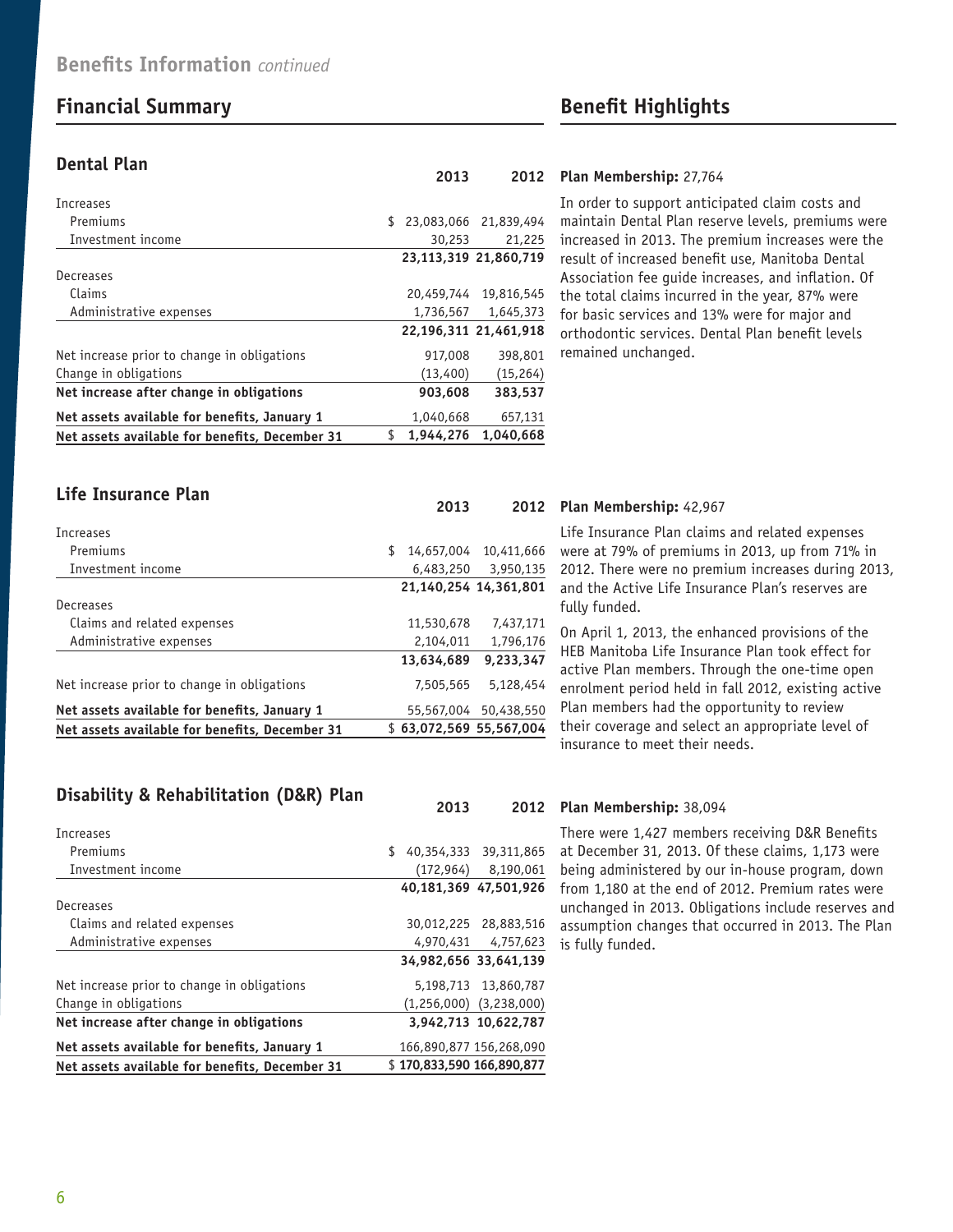# **Directories Board and Committee Members as at December 31, 2013**

Paul Kochan, CPA, CBV, FCA (Chair) *Appointed by: Winnipeg Regional Health Authority*

Bob Romphf (Vice-Chair) *Appointed by: Manitoba Nurses' Union*

Gerry Gattinger *Appointed by: Regional Health Authorities of Manitoba*

Monica Girouard, CGA *Appointed by: Manitoba Government and General Employees' Union*

Ryan Green, BA, CMA *Appointed by: Regional Health Authorities of Manitoba*

Jason Lange *Appointed by: St. Boniface General Hospital*

Doug Laurie *Appointed by: Manitoba Council of Health Care Unions*

Bob Malazdrewich, CEB *Appointed by: Canadian Union of Public Employees*

Cynthia Ostapyk, CA *Appointed by: Regional Health Authorities of Manitoba*

### Ken Swan

*Appointed by: Manitoba Association of Health Care Professionals*

Janet Wilcox-McKay, BA, CGA *Appointed by: Regional Health Authorities of Manitoba*

Bruno Zimmer *Appointed by: Manitoba Council of Health Care Unions*

# **HEPP Board of Trustees HEBP Board of Trustees**

Bob Malazdrewich, CEB (Chair) *Appointed by: Canadian Union of Public Employees*

Gerry Gattinger (Vice-Chair) *Appointed by: Regional Health Authorities of Manitoba*

Monica Girouard, CGA *Appointed by: Manitoba Council of Health Care Unions*

Ryan Green, BA, CMA *Authorities of Manitoba*

Jason Lange *Appointed by: Regional Health Authorities of Manitoba*

Doug Laurie *Appointed by: Manitoba Council of Health Care Unions*

Cynthia Ostapyk, CA *Appointed by: Regional Health Authorities of Manitoba*

Bob Romphf *Appointed by: Manitoba Nurses' Union*

Ken Swan *Appointed by: Manitoba Council of Health Care Unions*

Janet Wilcox-McKay, BA, CGA *Appointed by: Regional Health Authorities of Manitoba*

#### **Trustees**

Bob Malazdrewich, CEB (Chair) Paul Kochan, CPA, CBV, FCA Jason Lange Bob Romphf

## **Board Appointments**

Michael Nesbitt (Vice-Chair) *Montrose Mortgage Corporation Ltd.* Brett Becker, CFA *Coughlin & Associates* Alan Brownridge, CGA, CFA *Retired Investment Executive* C. Leney Richardson, CFA *Investment Professional*

# **HEPP Investment Committee HEBP Investment Committee**

**Trustees**

Bob Malazdrewich, CEB (Chair) Paul Kochan, CPA, CBV, FCA Jason Lange Bob Romphf

### **Board Appointments**

Michael Nesbitt (Vice-Chair) *Montrose Mortgage Corporation Ltd.* 

Brett Becker, CFA *Coughlin & Associates* Alan Brownridge, CGA, CFA *Retired Investment Executive*

C. Leney Richardson, CFA *Investment Professional*

#### **Trustees**

Paul Kochan, CPA, CBV, FCA (Ex-officio member) Cynthia Ostapyk, CA Bob Romphf (Ex-officio member) Ken Swan

### **Board Appointments**

Gordon Webster, FCA (Chair) *Retired Partner, PricewaterhouseCoopers*

James Husiak, CA, CMC, CFE *The Exchange Consulting Group* Diane Jansen, CA *Winnipeg Regional Health Authority*

# **HEPP Audit Committee HEBP Audit Committee**

#### **Trustees**

Gerry Gattinger (Ex-officio member) Monica Girouard, CGA Bob Malazdrewich, CEB (Ex-officio member) Janet Wilcox-McKay, BA, CGA

#### **Board Appointments**

Frank Ryplanski, CGA (Chair) *Retired, St. Boniface General Hospital* Terry Dyck *Manitoba Nurses' Union*

Gabriel J. Forest, FCA *Retired Partner, PricewaterhouseCoopers*

# **HEPP/HEBP Joint Governance Committee HEPP/HEBP Joint Executive Committee**

#### **Trustees**

Doug Laurie (Chair) Gerry Gattinger Monica Girouard, CGA Ryan Green, BA, CMA

Bob Malazdrewich, CEB Cynthia Ostapyk, CA Janet Wilcox-McKay, BA, CGA Bruno Zimmer

#### **Trustees**

Gerry Gattinger (Co-Chair) Bob Romphf (Co-Chair)

Paul Kochan, CPA, CBV, FCA Bob Malazdrewich, CEB

# *Appointed by: Regional Health*